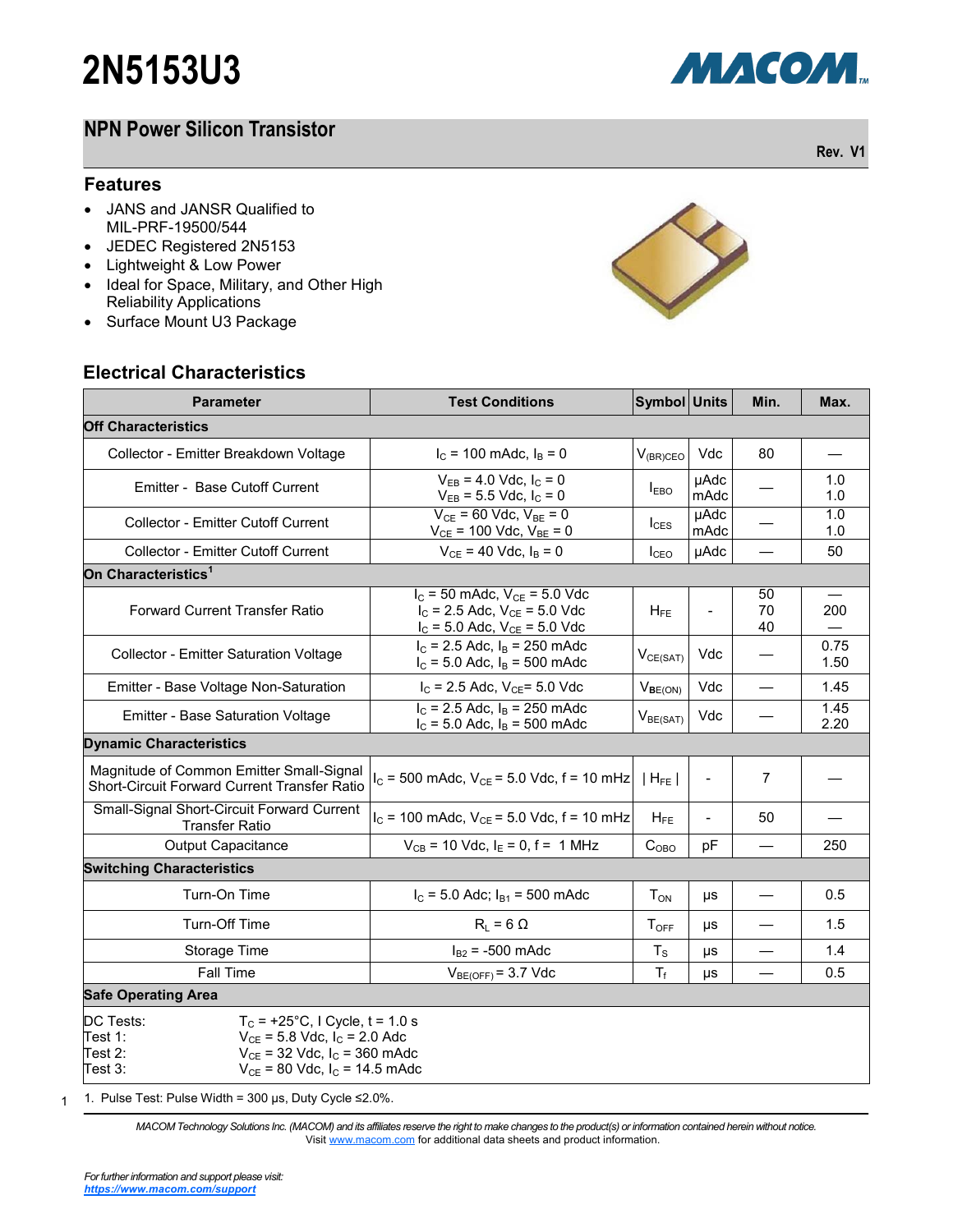# **2N5153U3**

### **NPN Power Silicon Transistor**

**Rev. V1**

**МАСОМ** 

## **Absolute Maximum Ratings2,3**

| <b>Ratings</b>                                                                                              | Symbol              | Value                                 |
|-------------------------------------------------------------------------------------------------------------|---------------------|---------------------------------------|
| Collector - Emitter Voltage                                                                                 | V <sub>CEO</sub>    | 80 Vdc                                |
| Collector - Base Voltage                                                                                    | V <sub>CBO</sub>    | 100 Vdc                               |
| Emitter - Base Voltage                                                                                      | V <sub>EBO</sub>    | 5.5 Vdc                               |
| <b>Collector Current</b>                                                                                    | Ιc                  | 2 Adc                                 |
| <b>Total Power Dissipation</b><br>@ T <sub>A</sub> = 25 <sup>°</sup> C<br>@ T <sub>c</sub> = $25^{\circ}$ C | $P_T$               | 1.16W<br>100 W                        |
| Operating & Storage Temperature Range                                                                       | Тор, Т $_{\rm STG}$ | -65 $^{\circ}$ C to +200 $^{\circ}$ C |

2. Derate linearly 5.7 mW/°C for  $T_A$  > +25°C

3. Derate linearly 571 mW/°C for  $T_A$  > +25°C

#### **Thermal Characteristics**

| <b>Characteristics</b>               | Symbol          | Max. Value         |
|--------------------------------------|-----------------|--------------------|
| Thermal Resistance, Junction to Case | $R_{\theta JC}$ | $1.75^{\circ}$ C/W |

*MACOM Technology Solutions Inc. (MACOM) and its affiliates reserve the right to make changes to the product(s) or information contained herein without notice.*  Visit [www.macom.com](http://www.macom.com/) for additional data sheets and product information.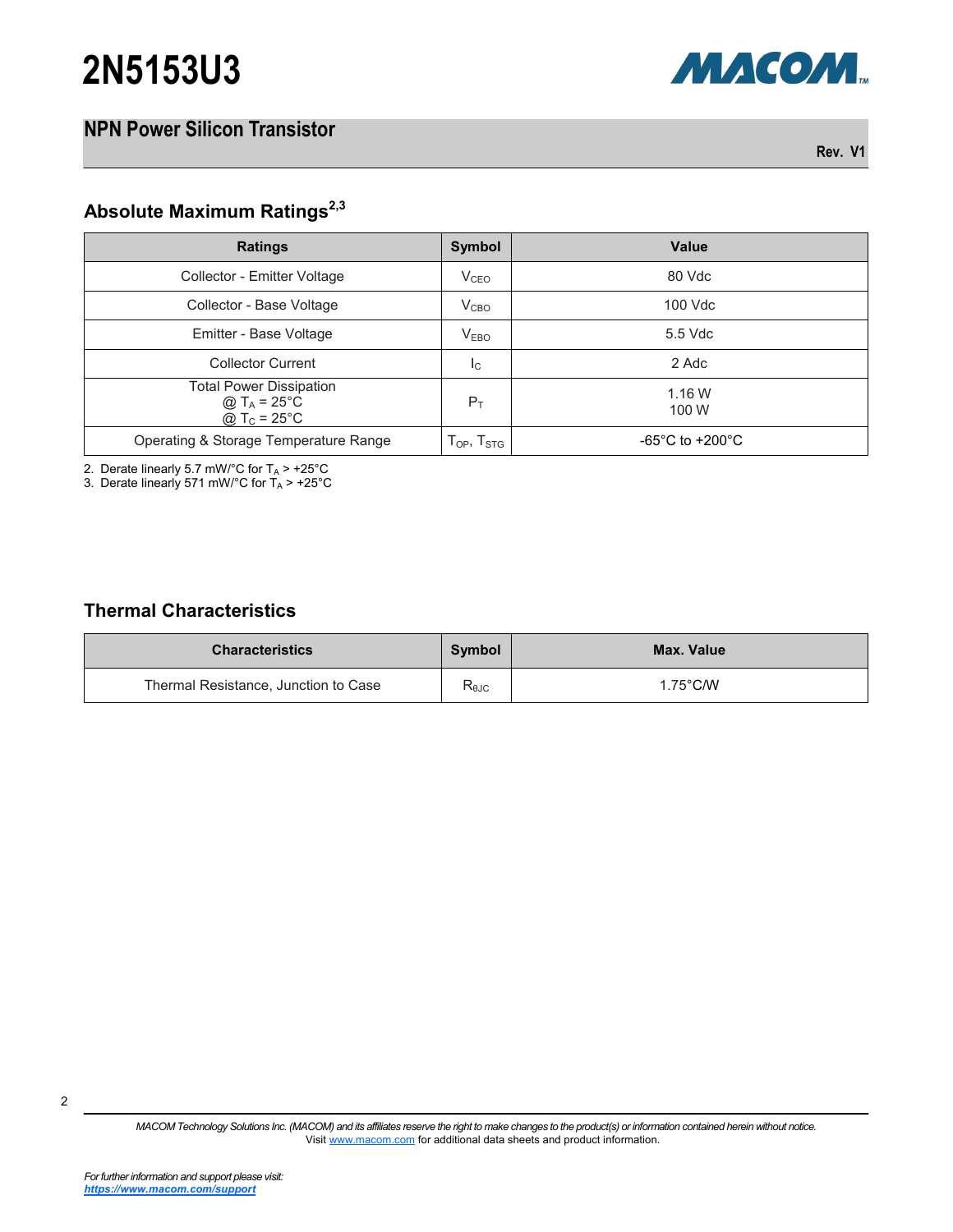# **2N5153U3**

## **NPN Power Silicon Transistor**

**Outline Drawing (U3)**



1. Dimensions are in inches.

2. Millimeters are given for general information only.

3. In accordance with ASME Y14.5M, diameters are equivalent to φx symbology.

4. Terminal 1 - collector, terminal 2 -base, terminal 3 - emitter.



|                 | Dimensions    |        |                    |       |  |  |
|-----------------|---------------|--------|--------------------|-------|--|--|
| $L$ tr          | <b>Inches</b> |        | <b>Millimeters</b> |       |  |  |
|                 | Min.          | Max.   | Min.               | Max.  |  |  |
| BL              | 0.395         | 0.405  | 10.03              | 10.29 |  |  |
| <b>BW</b>       | 0.291         | 0.301  | 7.40               | 7.65  |  |  |
| CН              | 0.1085        | 0.1205 | 2.76               | 3.06  |  |  |
| LH              | 0.010         | 0.020  | 0.25               | 0.51  |  |  |
| $LW_1$          | 0.281         | 0.291  | 7.14               | 7.39  |  |  |
| LW <sub>2</sub> | 0.090         | 0.100  | 2.29               | 2.54  |  |  |
| LL <sub>1</sub> | 0.220         | 0.230  | 5.59               | 5.84  |  |  |
| LL <sub>2</sub> | 0.115         | 0.125  | 2.92               | 3.18  |  |  |
| LS <sub>1</sub> | 0.150 BSC     |        | 3.81 BSC           |       |  |  |
| LS <sub>2</sub> | 0.075 BSC     |        | 1.91 BSC           |       |  |  |
| $Q_1$           | 0.030         |        | 0.762              |       |  |  |
| Q2              | 0.030         |        | 0.762              |       |  |  |

3

*MACOM Technology Solutions Inc. (MACOM) and its affiliates reserve the right to make changes to the product(s) or information contained herein without notice.*  Visit [www.macom.com](http://www.macom.com/) for additional data sheets and product information.



**Rev. V1**